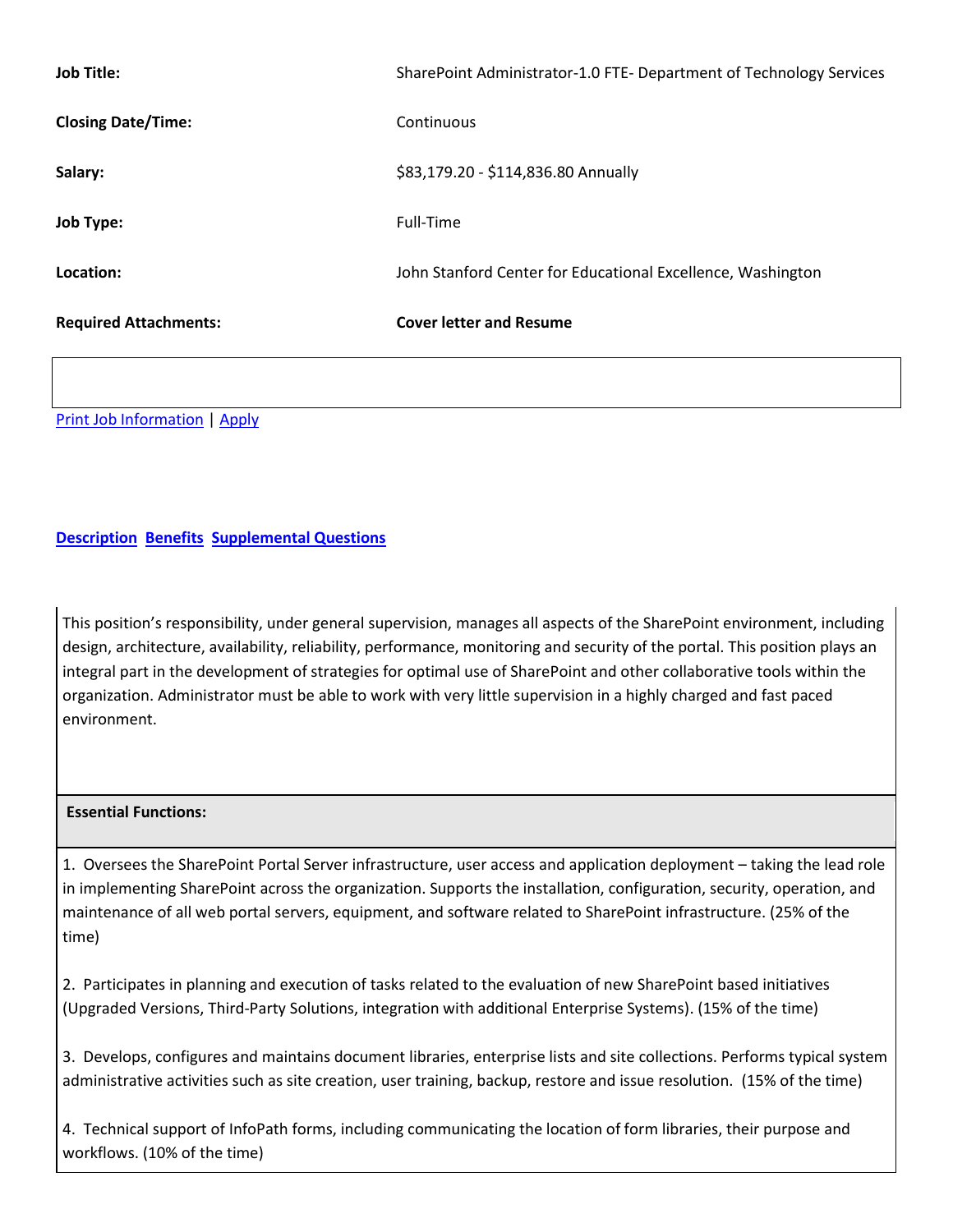5. Coordinates with divisions in standardizing and optimizing the way data/information is stored and retrieved. (10% of the time)

6. Works with IT Project Managers and Business Analysts to design and develop solutions to address business needs and opportunities. Proposes changes that would make the SharePoint environment a more effective solution. Examines requirements documents and create technical design documents, unit test, system test and implementation plans for small to complex projects. Tests or coordinates testing. (10% of the time)

7. Maintains and administers Microsoft SharePoint Portal Server, including daily monitoring, troubleshooting and performance analysis; as well as performs as the SharePoint Subject Matter Expert (SME). Provides technical guidance to the team in the technologies related to the development and support of an Enterprise SharePoint environment (understanding relationship with active directory, SQL, IIS, etc). (5% of the time)

8. Uses judgment and creativity to design coding approach to meet requirements/specifications as provided by business analysts and software development managers. (5% of the time)

9. Maintains current industry knowledge of development concepts, best practices and procedures for SharePoint (MOSS 2007 or later) solutions which includes social networking and activity streams. (5% of the time)

# OTHER FUNCTIONS:

Performs related duties consistent with the scope and intent of this position, mentors and leads other SharePoint users, and continues to upgrade skill set.

### **Minimum Qualifications:**

### **Education:**

Bachelor's Degree in mathematics or computer science or related field or completion of equivalent training.

### Allowable Substitutions:

Equivalent work experience may substitute for the education requirement on a year- to- year basis. A Master's degree may substitute for two (2) years of experience.

# **Certifications & licenses:**

### Minimum qualifications:

MCSD for SharePoint and or MCTS in SharePoint Developer 2010 preferred.

### Preferred:

Certification in database technology appropriate to position.

### **Clearances**: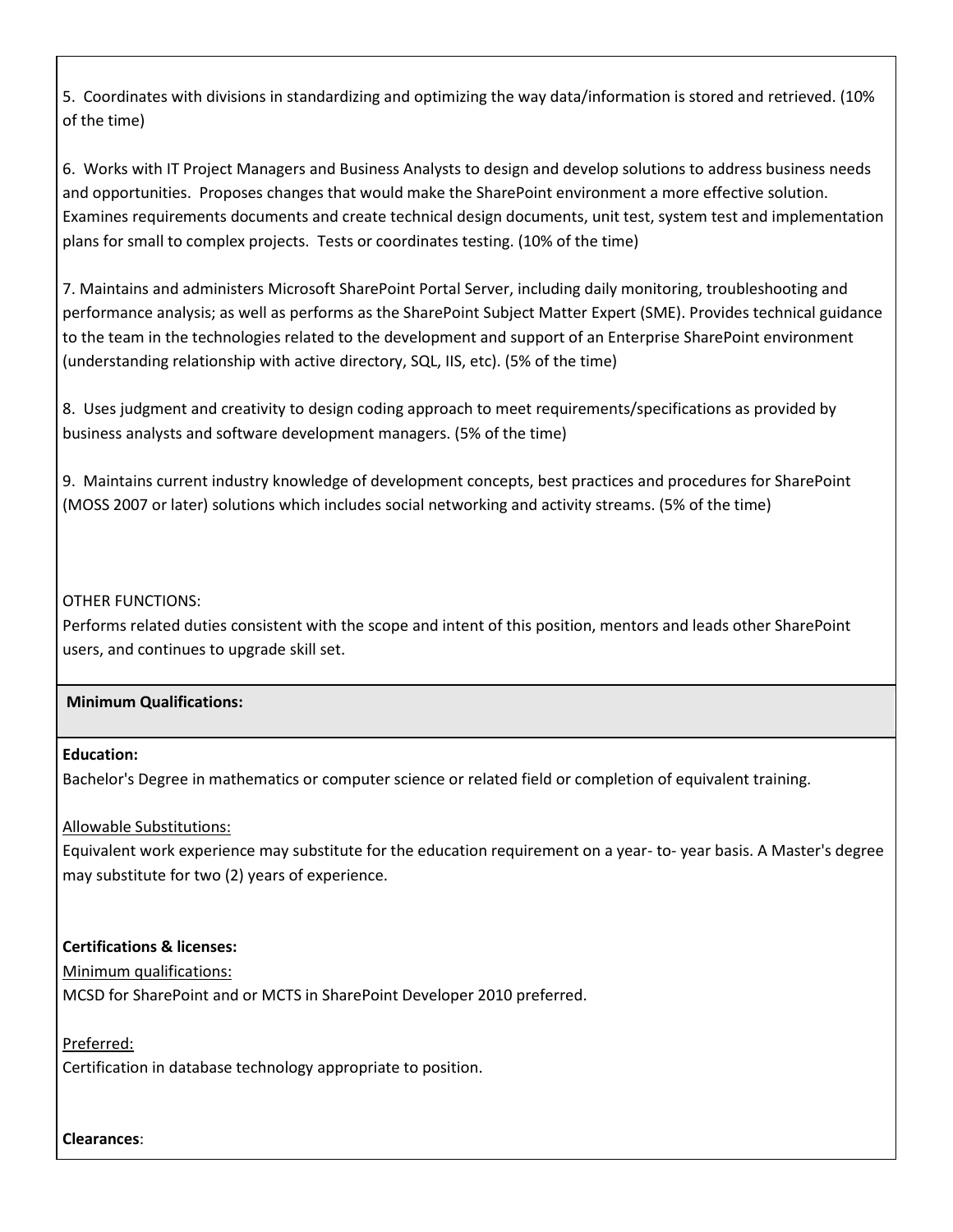Criminal Justice Fingerprint or background check.

## **Required District-Wide Core Competencies:**

## Collaboration:

Is seen as a team player who encourages efficient and effective collaborations, works skillfully in difficult situations with both internal and external groups, represents his/her own interests while being open-minded to other groups, and builds respectful and productive relationships internally and externally.

# Getting Results (Action Oriented):

Demonstrates a strong sense of urgency about solving problems and getting work done, focuses on achieving the goal even in the face of obstacles, assumes responsibility for starting and finishing work with minimal supervision, and strives for new levels of performance.

# Decision Quality & Problem Solving:

Weighs the consequences of options before making a decision, applies appropriate criteria to situations for the purpose of making decisions, displays self-confidence in own judgment, and focuses in the facts and solutions instead of opinions and problems.

### Integrity:

Deals with people and situations in an honest and forthright manner, represents information and data accurately and completely. Represents the confidentiality of information and the concerns shared by others and takes ownership if a mistake is their own and does not blame others.

### Accountability:

Takes responsibility and action risks (financial or otherwise), holds individuals and team accountable for their actions and results, initiates action even if outcome is uncertain and is willing to accept the consequences of failure. Aligns own activities and priorities to meet broader organizational needs and demonstrates courage and confidence in his own or her own ability.

### **Other Relevant Competencies:**

### Customer Focus:

Makes customers and their needs a primary focus of his/her actions. Thinks ahead and considers the impact of actions both internally and externally. Develops trust, credibility and maintains strong relationships with customers. Goes the extra mile to satisfy customers needs and expectations.

# Managing Through Processes & Systems:

Sets clear, well-defined outcomes for desired results and tracks progress and breaks down objectives into actionable steps with targeted deadlines. Leverages and uses resources efficiently and creatively to achieve desired outcomes.

Technical Learning: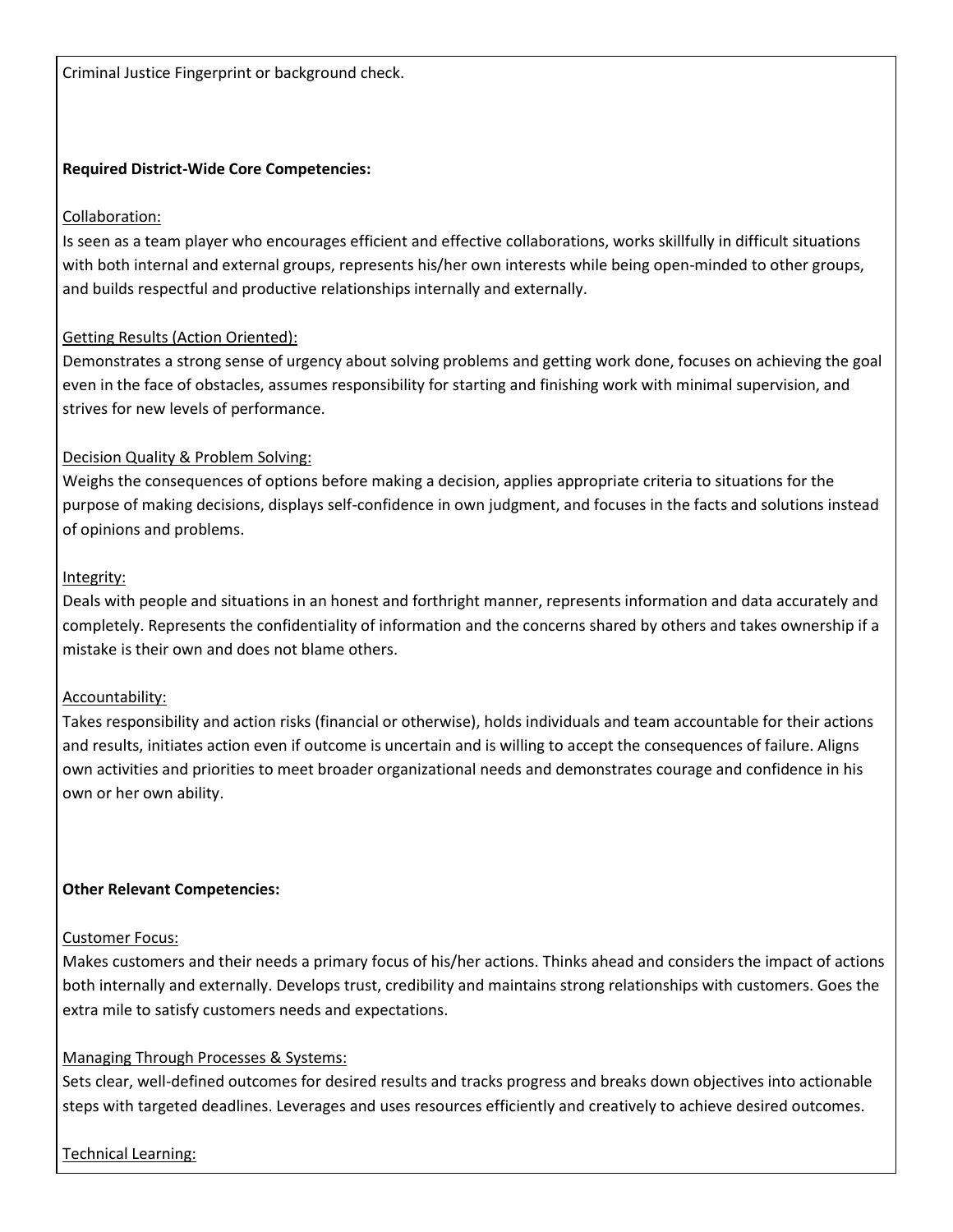Picks up and integrates technical skills quickly, recognizes trends and effectively prepares for changes, and seeks out opportunities to advance one's learning in relevant technical disciplines.

# Functional/Technical skills:

Understands the technical aspects of the job and keeps up-to-date on key technical or functional aspects of the job, applies appropriate technical/functional knowledge to address situations in a timely manner, and thinks of ways to apply new developments to improve organizational performance. Shares expertise and skills with others when appropriate.

# Intellectual Acumen:

Demonstrates and is described as someone who is intellectually sharp, agile and capable, and handles concepts and complexity comfortably. Demonstrates the ability to comfortably shift thinking on a dime.

# **Knowledge, Skills & Abilities:**

# Knowledge:

Strong understanding of MS Sharepoint Architecture (MOSS 2007 or later) CRM Development and Support experience preferred Data base administration concepts and tools. Familiarity with Microsoft Visual Studios.Net Microsoft SQL Web server, InfoPath, Visual SourceSafe, and SharePoint Developer, operating understanding of numerous internet design/graphic layout devices (Fireworks, Dreamweaver, Photoshop).

# Skills:

Strong troubleshooting skills and able to help troubleshoot complex system issues, strong leadership skills and is flexible and creative. Excellent written and verbal skills. Skills in office productivity tools such as MS Word, Visio and Excel. Conversant with Domain Name Systems (DNS) and Active Directory and is able to translate technical jargon into layman's terms for explanatory purposes.

# Abilities:

Defines and follows best practices. Performs well under pressure while maintaining professional composure and behavior. Ability to manage Intranet and Web site content, along with document management and control. Functions independently and as part of a team. Communicates complex technical topics effectively with diverse audiences within a multicultural environment. Is able to think and work quickly to remedy system shutdowns or serious software problems.

# **Conditions/Disclaimers**

The above statements are intended to describe the general nature and level of work being performed by people assigned to this position and are not to be construed as an exhaustive list of all responsibilities, duties and skills. Employees may be required to perform duties outside of their normal responsibilities from time to time as needed. District employees are not authorized to make promises of employment for a particular period of time, or promises of a particular level of compensation or benefits to job applicants for certified or classified positions, and